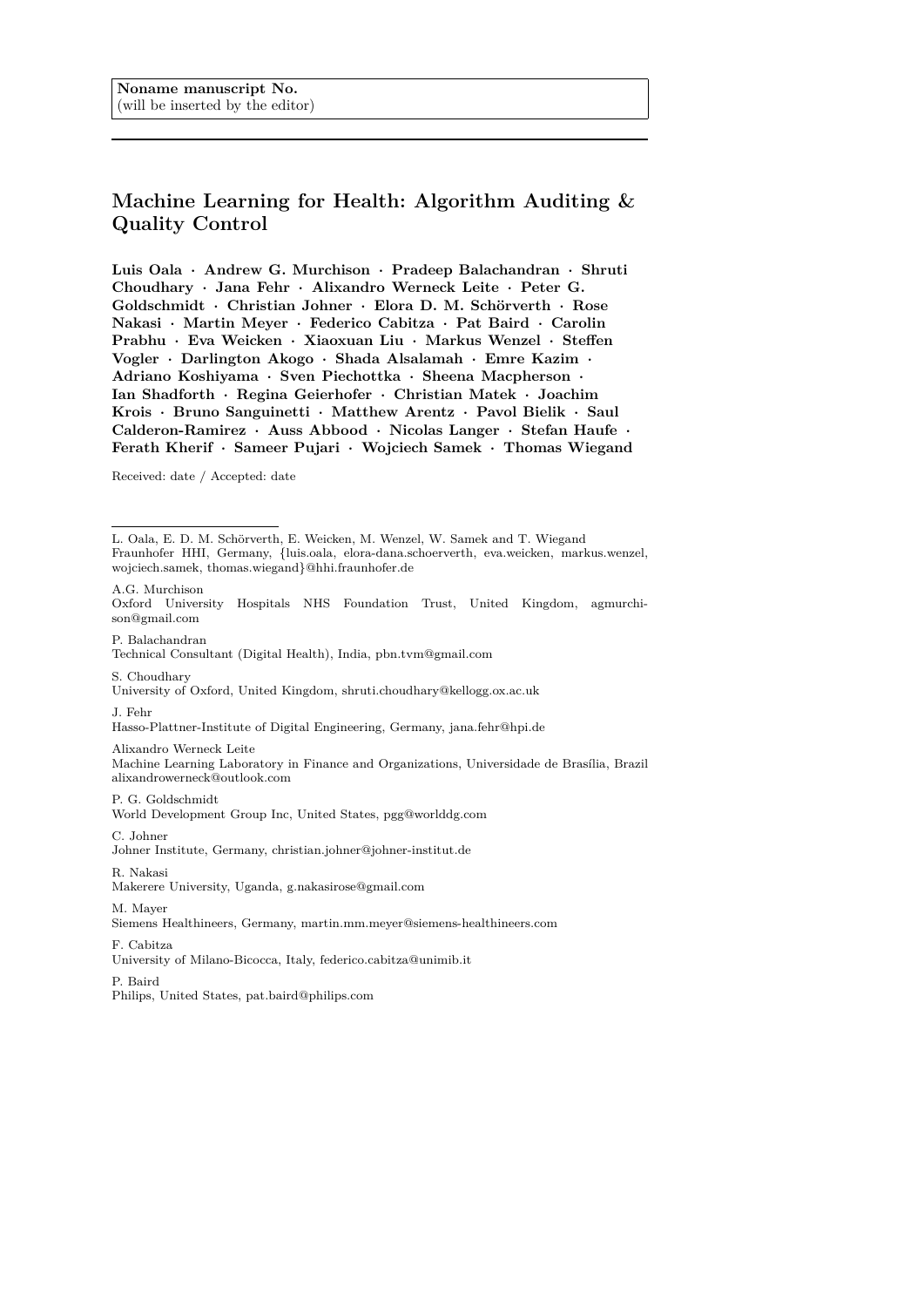C. Prabhu

Office of the Auditor General of Norway, Norway, cap@riksrevisjonen.no

X. Liu

University Hospitals Birmingham NHS Foundation Trust & Academic Unit of Ophthalmology, Institute of Inflammation and Ageing, College of Medical and Dental Sciences, University of Birmingham, United Kingdom, x.liu.8@bham.ac.uk

S. Vogler

Bayer AG, Germany, steffen.vogler@bayer.com

D. Akogo

minoHealth AI Labs, Ghana, darlington@gudra-studio.com

S. Alsalamah

Information Systems Department, College of Computer and Information Sciences, King Saud University (Saudi Arabia) & Digital Health and Innovation Department, Science Division, World Health Organization (Switzerland), alsalamahs@who.int

#### E. Kazim and A. Koshiyama

University College London, United Kingdom {e.kazim,adriano.koshiyama.15}@ucl.ac.uk

#### S. Piechottka

Open Regulatory, Germany, sven@openregulatory.com

S. Macpherson and Ian Shadforth

MIOTIFY LTD, United Kingdom, {sheena.macpherson,ian.shadforth}@miotify.co.uk

#### R. Geierhofer

IEC TC62 and Siemens Healthineers, Germany, geierhofer@cocir.org

C. Matek

Helmholtz Zentrum München, Germany, christian.matek@helmholtz-muenchen.de

J. Krois

Oral Diagnostics Digital Health Health Services Research, Charité - Universitätsmedizin, Germany, joachim.krois@charite.de

B. Sanguinetti

Dotphoton AG, Switzerland, bruno.sanguinetti@dotphoton.com

## M. Arentz

Department of Global Health, University of Washington, United States, marentz@uw.edu

P. Bielik

LatticeFlow & ETH Zurich, Switzerland, pavol.bielik@inf.ethz.ch

S. Calderon-Ramirez

De Montfort University & Instituto Tecnologico de Costa Rica, Costa Rica, sacalderon@itcr.ac.cr

A. Abbood

Robert Koch Institut, Germany, abbooda@rki.de

N. Langer

Department of Psychology, University of Zurich, Switzerland, n.langer@psychologie.uzh

S. Haufe

Technische Universität Berlin, Germany, haufe@tu-berlin.de

F. Kherif

Laboratory for Research in Neuroimaging, Department of Clinical Neuroscience, Lausanne University Hospital and University of Lausanne, Switzerland, ferath.kherif@chuv.ch

S. Pujari

Digital Health and Innovation Department, Science Division, World Health Organization, Switzerland, pujaris@who.int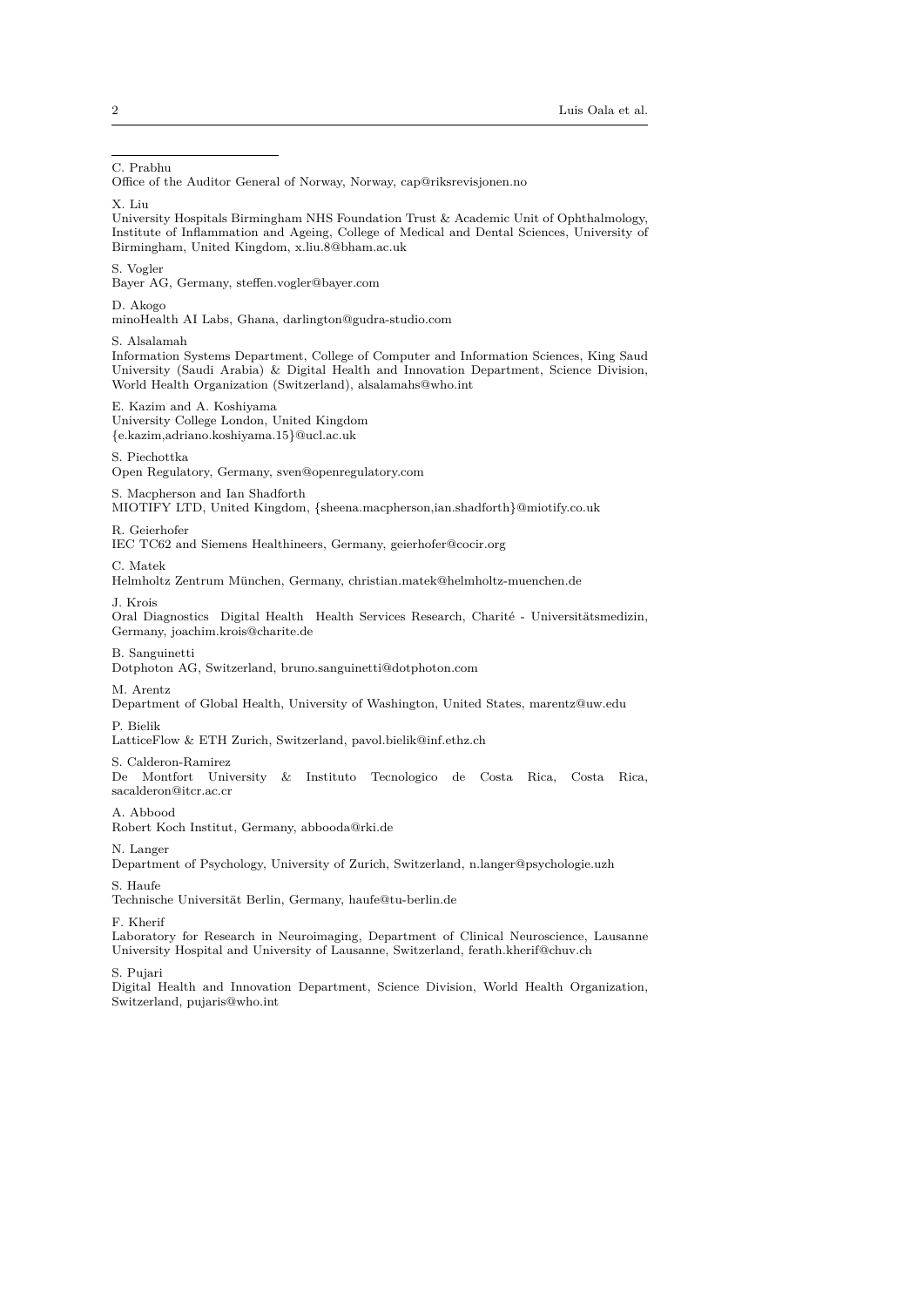**Abstract** Developers proposing new machine learning for health (ML4H) tools often pledge to match or even surpass the performance of existing tools, yet the reality is usually more complicated. Reliable deployment of ML4H to the real world is challenging as examples from diabetic retinopathy or Covid-19 screening show. We envision an integrated framework of algorithm auditing and quality control that provides a path towards the effective and reliable application of ML systems in healthcare. In this editorial, we give a summary of ongoing work towards that vision and announce a call for participation to the special collection *Machine Learning for Health: Algorithm Auditing & Quality Control* in this journal to advance the practice of ML4H auditing.

**Keywords** Machine learning · Artificial intelligence · Algorithm · Health · Auditing · Quality control

## **1 Introduction**

Machine learning (ML) technology promises to automate, speed up or improve medical processes. A large number of institutions and companies are ambitiously working on fulfilling this promise spanning tasks such as medical image classification [\[23\]](#page-8-0), segmentation [\[80\]](#page-11-0) or reconstruction [\[3\]](#page-7-0), protein structure prediction [\[65\]](#page-10-0) and elec-trocardiography interpretation [\[73\]](#page-10-1), among others<sup>[1](#page-2-0)</sup>. However, the deployment of machine learning for health (ML4H) tools into real-world applications has been slow because existing approval processes [\[77\]](#page-10-2) may not account for the particular failure modes and risks that accompany ML technology [\[56,](#page-9-0) [21,](#page-8-1) [54,](#page-9-1) [10,](#page-7-1) [5\]](#page-7-2). Certain changes to image data that may not change the decision of a human expert can completely alter the output of an image classification [\[68\]](#page-10-3) or regression [\[41,](#page-9-2) [51\]](#page-9-3) model. Model performance estimates are often not valid for the types of varying input distribution that can occur during real world deployment [\[26,](#page-8-2) [69,](#page-10-4) [75\]](#page-10-5). The decision heuristics a model learns can differ from the heuristics we may expect a human to use [\[46,](#page-9-4) [39,](#page-8-3) [23,](#page-8-0) [47\]](#page-9-5), and model predictions may come with ill-calibrated statements of confidence [\[22,](#page-8-4) [6,](#page-7-3) [44\]](#page-9-6) or no estimate of uncertainty altogether [\[37\]](#page-8-5). Developers proposing new ML4H technologies sometimes promise to match or even surpass the performance of existing methods [\[58\]](#page-9-7) yet the reality is often more complicated. Classical ML performance evaluation does not automatically translate to clinical utility as examples from large diabetic retinopathy projects [\[25\]](#page-8-6) or Covid-19 diagnosis illustrate [\[49\]](#page-9-8). The reliable and integrated management of these risks remains an open scientific and practical hurdle.

In order to overcome this hurdle, we envision a framework of algorithm auditing and quality control that provides a path towards the effective and reliable application of ML systems in healthcare. In this editorial we give a brief summary of ongoing work towards that vision from our open collective of collaborators. Many of the considerations presented here originate from a consensus finding effort by the International Telecommunication Union (ITU) and World Health Organization (WHO) which started in 2018 as the Focus Group on Artificial Intelligence for Health (FG-AI4H) [\[74\]](#page-10-6).

<span id="page-2-0"></span> $^{\rm 1}$  The larger machine learning community maintains a good overview of tasks, benchmarks and state-of-the-art methods at <https://paperswithcode.com/>.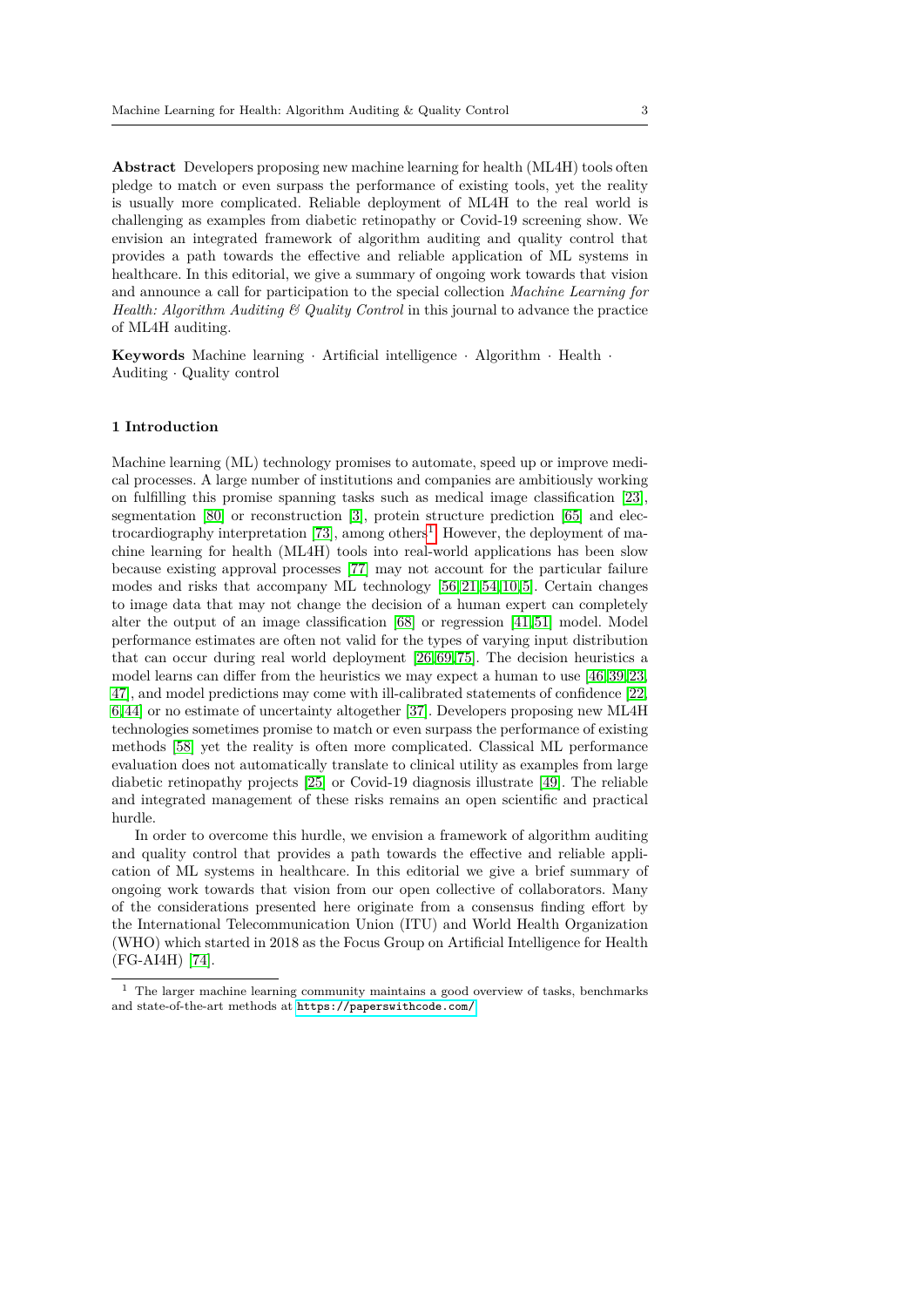We are convinced that success on this path heavily depends on practical feedback. Auditing processes that are developed on paper have to be put to the test to ensure that they translate to utility in the actual auditing practice [\[50\]](#page-9-9). That is why we are introducing the special collection *Machine Learning for Health: Algorithm Auditing*  $\mathscr B$  *Quality Control* in this journal (see the Call for Participation for more details<sup>[2](#page-3-0)</sup>). The special collection will provide a platform for the submission, discussion and publication of audit methods and reports. The resulting compendium is intended to be a useful resource for users, developers, vendors and auditors of ML4H systems to manage and mitigate their particular risks.

## **2 ML4H Algorithm Auditing & Quality Control**

From a bird's eye view, many ML tools share a set of core components comprising data, an ML-model and its outputs, as visualized in Figure [1](#page-4-0)  $(A)$ . The typical ML product life cycle goes through stages of planning, development, validation and, potentially, deployment under appropriate monitoring (see Figure [1](#page-4-0)  $(B)$ ). Feedback loops between stages, for example from product validation back to development, are commonplace<sup>[3](#page-3-1)</sup>.

An audit entails a detailed assessment of an ML4H tool at one or more of the ML life cycle steps. It can be carried out to anticipate, monitor, or retrospectively review operations of the tool [\[66,](#page-10-7) [38\]](#page-8-7). The audit output should consist of a comprehensive standardized report that can be used by different stakeholders to efficiently communicate the tool's strengths and limitations [\[50\]](#page-9-9). We envision a process by which an independent body, for example appointed by a government, carries out the audit using the methods and tools outlined below. Further, they can also be used by manufacturers and researchers themselves to carry out internal quality control [\[59\]](#page-9-10). In either scenario, the assessment is carried out with respect to a dynamic set of tech-nical, clinical and regulatory considerations (see Figure [1](#page-4-0)  $\mathcal{C}$ ) that depend on the concrete ML technology and the intended use of the tool. Audit teams should thus comprise expertise in all these dimensions and have to be able to synthesize related requirements across disciplines. In the following, we list a selection of considerations for all three of these auditing dimensions, tools that can be used to aid the auditing process as well as the role so called trial audits can play in advancing ML4H quality control.

### 2.1 Auditing dimensions

The **technical validation** of an ML4H tool comprises the application of data and ML model quality assessment methods to detect possible failure modes in the model's behavior. These include model-oriented metrics, such as predictive performance, robustness  $[8, 27]$  $[8, 27]$ , interpretability  $[61, 23]$  $[61, 23]$ , disparity  $[60]$  or uncertainty  $[37, 52, 41]$  $[37, 52, 41]$  $[37, 52, 41]$  but also data-oriented metrics related to sample size determination [\[2\]](#page-7-5), sparseness [\[43\]](#page-9-12),

<span id="page-3-1"></span><span id="page-3-0"></span><sup>2</sup> In the supplement and at this address <https://aiaudit.org/joms/>

<sup>&</sup>lt;sup>3</sup> Both representations  $\widehat{A}$  and  $\widehat{B}$  in Figure [1](#page-4-0) are high level abstractions. A granular taxonomy of ML tools or their life cycles is beyond the scope of this editorial. We refer the interested reader to [\[24\]](#page-8-9) and our documentation [\[34\]](#page-8-10) for an in-depth treatment.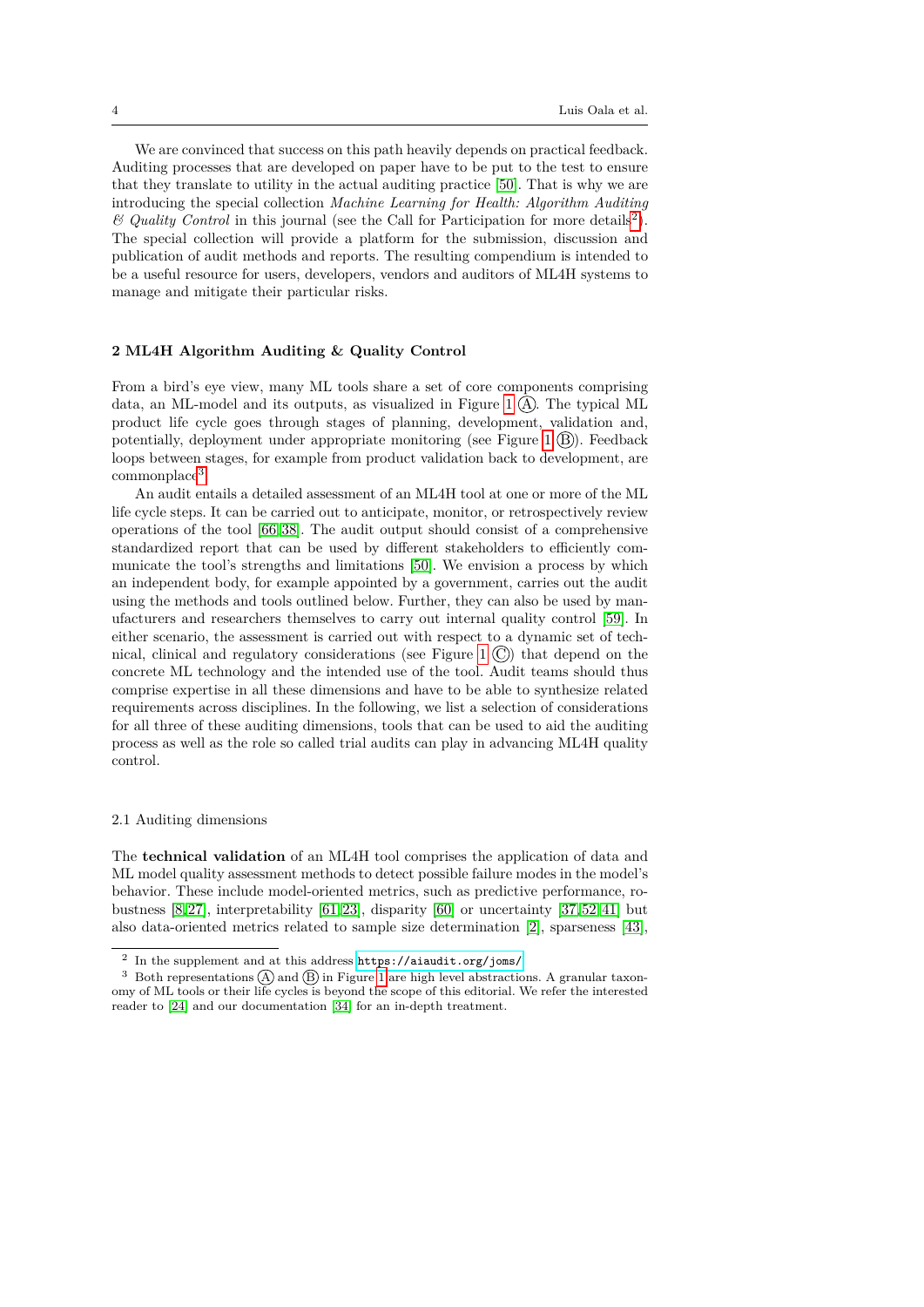

<span id="page-4-0"></span>Fig. 1 Process overview. (A): Most ML tools share a set of core components comprising data, a ML-model and its outputs  $(B)$ : The typical ML life cycle goes through stages of planning, development, validation and, potentially, deployment under appropriate monitoring  $\overline{C}$ : An ML4H audit is carried out with respect to a dynamic set of technical, clinical and regulatory considerations that depend on the concrete ML technology and the intended use of the tool.

bias [\[48\]](#page-9-13) distribution mismatch [\[55,](#page-9-14) [42\]](#page-9-15) and label quality [\[5\]](#page-7-2). Rigorous statistical analysis of the model metrics is a common pitfall in both research and industry, and thus plays an important role during technical validation [\[53\]](#page-9-16). FG-AI4H has formulated a standardized quality assessment framework based on existing good practices [\[34,](#page-8-10) [70,](#page-10-10) [17\]](#page-7-6) and provides practical guidance and examples for performing technical validation audits on three ML4H tools [\[50\]](#page-9-9).

**Clinical evaluation** comprises an "ongoing procedure to collect, appraise and analyse clinical data pertaining to a medical device and to analyse whether there is sufficient clinical evidence to confirm compliance with relevant essential requirements for safety and performance when using the device according to the manufacturer's instructions for use" [\[13\]](#page-7-7). The EQUATOR-network, including STARD-AI [\[67\]](#page-10-11), CONSORT-AI [\[40\]](#page-8-11) and SPIRIT-AI [\[57\]](#page-9-17), as well as different scientific journals and associations [\[4,](#page-7-8) [64,](#page-10-12) [29,](#page-8-12) [63\]](#page-10-13), have developed guidelines for the design, implementation, reporting and evaluation of AI interventions in various study designs. Key concerns are whether the ML4H tool delivers utility in clinical pathways, how cost-effective the clinician-tool interaction is [\[62\]](#page-10-14) and whether it provides the desired benefits for the intended users [\[19\]](#page-7-9). To demonstrate reliable performance, it is important to look beyond common machine learning performance statistics such as accuracy and to evaluate in addition whether the ML4H tool is suited to the clinical setting in which it will be used; for example, whether the training and test data represent patient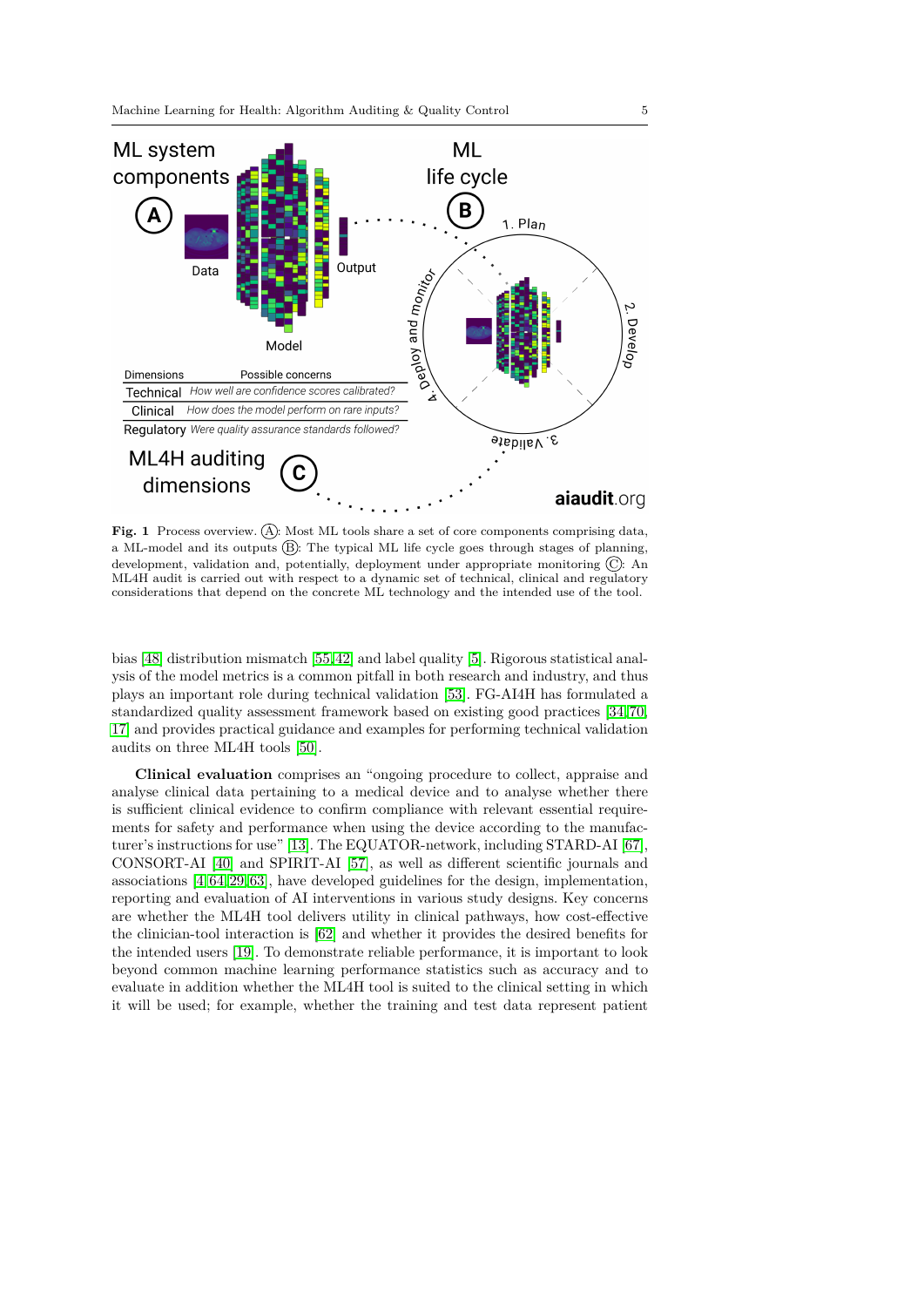populations that are similar to the intended use population [\[5,](#page-7-2) [35\]](#page-8-13) and whether the output translates to medically meaningful parameters [\[45\]](#page-9-18).

**Regulatory assessment** comprises the systematic evaluation of ML4H tools with respect to the applicable regulatory requirements found in laws (MDR [\[12\]](#page-7-10), IVDR [\[11\]](#page-7-11), 21 CFR [\[15\]](#page-7-12), among others), to international standards (such as IEC 62304 [\[30\]](#page-8-14), IEC 62366-1 [\[31\]](#page-8-15) and ISO 14971 [\[33\]](#page-8-16)), to guidelines by regulatory bodies (for example FDA [\[16\]](#page-7-13), IMDRF [\[32\]](#page-8-17)) or to guidelines and drafts by other organizations (for example AAMI [\[1\]](#page-7-14) or European Commission [\[14\]](#page-7-15)). Such guidance is of practical concern for stakeholders in the ML4H ecosystem including manufacturers (e.g. product managers, developers, developers and data scientists, quality and regulatory affairs managers) and for regulatory bodies (authorities, notified bodies). The FG-AI4H has identified and critically reviewed general yet fundamental regulatory considerations related to ML4H. This overview of regulatory considerations assessment have been converted into specific and verifiable requirements and subsequently published as a comprehensive assessment checklist entitled "Good practices for health applications of machine learning: Considerations for manufacturers and regulators" [\[34\]](#page-8-10) which covers the entire life cycle outlined in Figure [1](#page-4-0)  $(\overline{B})$  at a higher resolution. It includes checklist items which should be given high priority in the presence of limited time - an important practical constraint for real-world audits. Examples and comments give further guidance to users. New regulatory developments, such as predetermined change control plans [\[71\]](#page-10-15), imply faster software update cycles and potentially more frequent audits. Hence, good tooling can become an important means to make effective as well as efficient audits possible.

## 2.2 Auditing Tools

The auditing process can be supported by appropriate tools to make it more targeted and time-efficient. This can include process and requirements descriptions, as mentioned above [\[17,](#page-7-6) [34,](#page-8-10) [19\]](#page-7-9), which help to manage dynamic workflows that may vary by use case and ML technology. It also includes reporting templates to present the audit results in a standardized way for the communication between different stakeholders. [\[72,](#page-10-16) [50\]](#page-9-9). In addition, the nature of ML4H tools, as primarily software that interacts with data, lends itself to the application of test automation and simulations for the purpose of auditing. This requires software tools which can handle custom evaluation scripts, the flexible processing of different ML4H model formats and data modalities as well as security protocols that protect intellectual property and sensitive patient information [\[20\]](#page-8-18). We are working with open source frameworks such as EvalAI [\[78\]](#page-11-1) and MLflow  $[9]$  to develop solutions for automated auditing<sup>[4](#page-5-0)</sup>, federated auditing in remote teams<sup>[5](#page-5-1)</sup> and automated report creation. Our first demo platform is available via <http://health.aiaudit.org/> $^6$  $^6$  and hosted on ITU provisioned infrastructure. While quantitative performance measures can already be provided, it is essential to also offer qualitative measures. This is realized by requiring the users to fill out a standardized questionnaire [\[18\]](#page-7-17). Quantitative and qualitative performance results are then provided to the users as a comprehensive and standardized report card [\[72\]](#page-10-16).

<span id="page-5-0"></span> $^4\,$ <https://github.com/aiaudit-org/health-aiaudit-public>

<span id="page-5-2"></span><span id="page-5-1"></span><sup>5</sup> <https://github.com/aiaudit-org/amazon-sagemaker-mlflow-fargate>

<sup>6</sup> You are welcome to reach out to any of the contributors [https://aiaudit.org/](https://aiaudit.org/contributors/) [contributors/](https://aiaudit.org/contributors/) for information on how to join the efforts.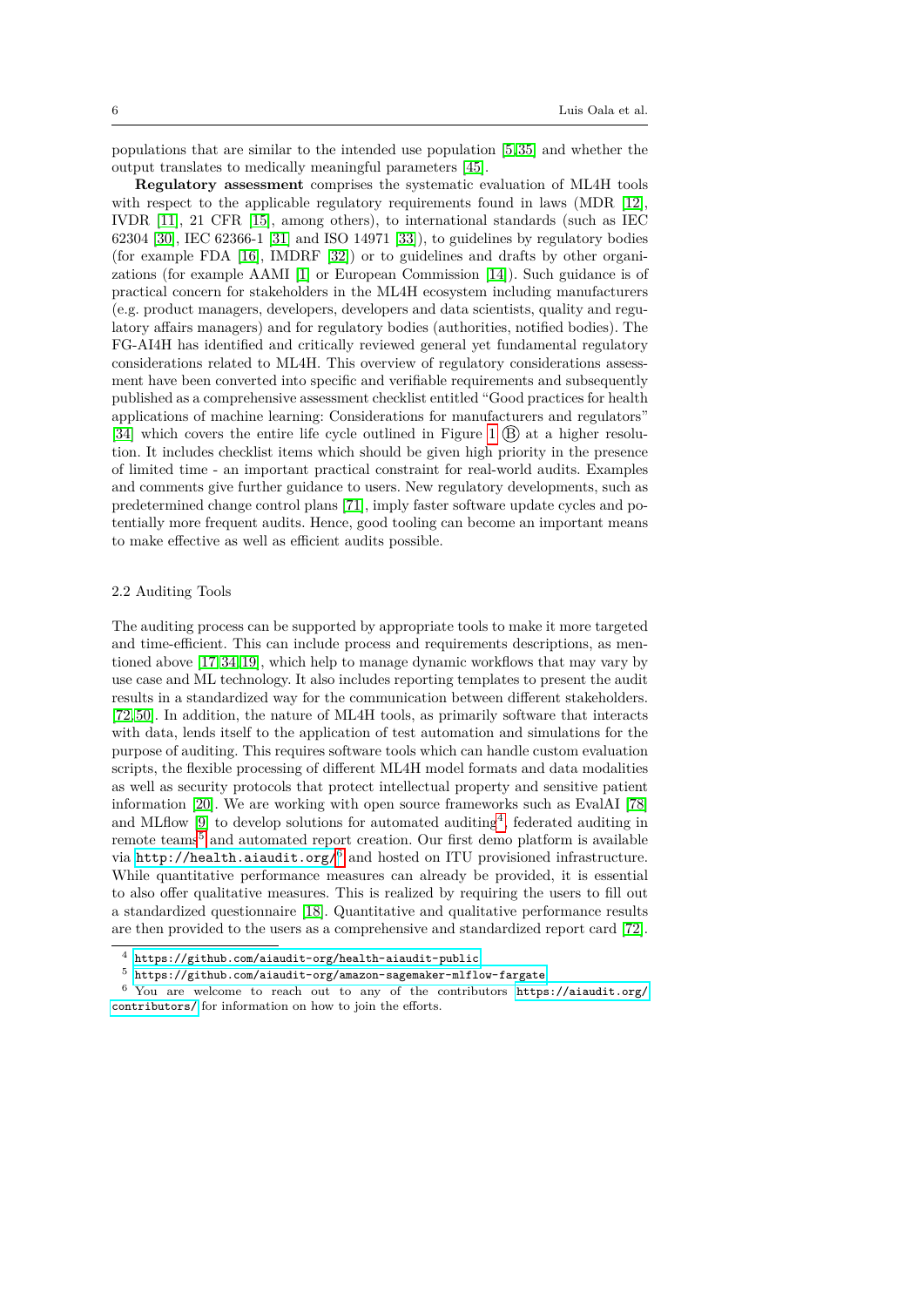#### 2.3 Trial Audits

We are convinced that success on the path towards a framework for algorithm auditing and quality control depends heavily on practical feedback. The development and refinement of auditing processes should routinely be accompanied by trial audits. In trial audits, draft processes and standards are applied to ML4H tools. The purpose of such an exercise is to ensure that auditing processes developed on paper translate to utility in actual auditing practice [\[50\]](#page-9-9). In order to facilitate the implementation of trial audits, we are introducing the special collection *Machine Learning for Health: Algorithm Auditing & Quality Control* in this journal. We welcome contributions pertaining to methods, tools, reports or open challenges in ML4H auditing.

## **3 Outlook**

The materials summarized above bear testimony to the initial progress that has been made towards the creation of frameworks for ML4H algorithm auditing and quality control. Nevertheless, new challenges emerge as we collectively pull at the complex fabric that ML4H systems are.

From the perspective of technical validation, the identification of factors which bias or deteriorate algorithmic performance is often constrained by the absence of relevant metadata. For example, the measurement device types (and related acquisition parameters) used to produce the validation inputs should be available in order to validate if the model performance is robust under device type changes. This problem can be alleviated by identifying and routinely recording this information during data acquisition.

For clinical evaluation, future considerations include extending and refining the specific requirements related to how the clinical effectiveness of a tool should be monitored after implementation of the algorithm and with ongoing monitoring [\[12\]](#page-7-10). This also requires agreement over the clear and clinically useful procedures to obtain ground truth annotations. It might be necessary to refine the ML algorithm to the target population, if demographics or clinical character are different from training settings or if medical guidelines for diagnostics or treatment have changed [\[36\]](#page-8-19). Therefore, in order for these insights to be effective it is imperative that auditors exhibit a solid understanding of the training data, ML algorithm, independent test data and evaluation metrics specific to the intended use.

A challenge for regulatory assessment is that standardization organizations, notified bodies and manufacturers need to efficiently formulate and parse applicable regulatory requirements for each individual ML4H tool. Comprehensive assessment checklists [\[34,](#page-8-10) [4\]](#page-7-8) can help with that task. However, more support is needed in terms of workflow management and assisting tools if we consider the limited time and budgets which professional auditors have at their disposal. Future regulatory checklists should allow for interactive selection of use-case specific sub-checklists, an automated audit report creation, a collection of standard minimum test cases as well as accompanying glossaries and education materials for auditors. We also have to ensure that protocols are in place which translate the audit insights to actual improvements in the ML4H tool. Managing the risks presented by the exciting advances of AI in healthcare is a formidable undertaking, but with collaborative pooling of expertise and resources we believe we can rise to the task.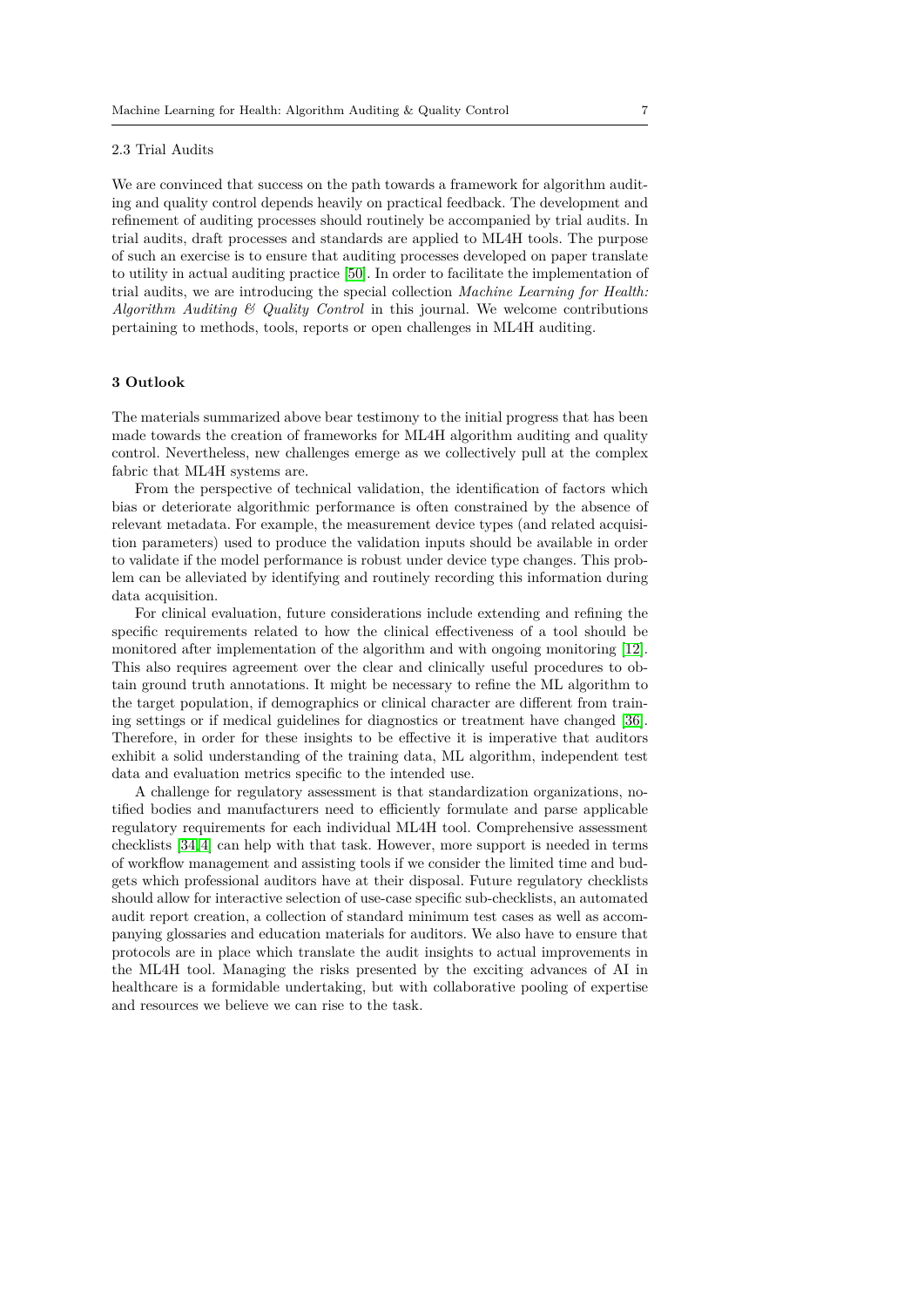### **References**

- <span id="page-7-14"></span>1. AAMI: Techical report (tr) 57 principals for medical device security - risk management. URL <https://store.aami.org/s/store#/store/browse/detail/a152E000006j60WQAQ>
- <span id="page-7-5"></span>2. Balki, I., Amirabadi, A., Levman, J., Martel, A.L., Emersic, Z., Meden, B., Garcia-Pedrero, A., Ramirez, S.C., Kong, D., Moody, A.R., et al.: Sample-size determination methodologies for machine learning in medical imaging research: a systematic review. Canadian Association of Radiologists Journal **70**(4), 344–353 (2019)
- <span id="page-7-0"></span>3. Bubba, T.A., Kutyniok, G., Lassas, M., März, M., Samek, W., Siltanen, S., Srinivasan, V.: Learning the invisible: a hybrid deep learning-shearlet framework for limited angle computed tomography. Inverse Problems **35**(6), 064002 (2019)
- <span id="page-7-8"></span>4. Cabitza, F., Campagner, A.: The need to separate the wheat from the chaff in medical informatics. International Journal of Medical Informatics p. 104510 (2021). DOI https: //doi.org/10.1016/j.ijmedinf.2021.104510
- <span id="page-7-2"></span>5. Cabitza, F., Campagner, A., Sconfienza, L.M.: As if sand were stone. new concepts and metrics to probe the ground on which to build trustable ai. BMC Medical Informatics and Decision Making **20**(1), 1–21 (2020)
- <span id="page-7-3"></span>6. Calderon-Ramirez, S., Yang, S., Moemeni, A., Colreavy-Donnelly, S., Elizondo, D.A., Oala, L., Rodríguez-Capitán, J., Jiménez-Navarro, M., López-Rubio, E., Molina-Cabello, M.A.: Improving uncertainty estimation with semi-supervised deep learning for covid-19 detection using chest x-ray images. IEEE Access **9**, 85442–85454 (2021). DOI 10.1109/ACCESS.2021.3085418
- <span id="page-7-18"></span>7. Cand`es, E., Fan, Y., Janson, L., Lv, J.: Panning for gold:'model-x'knockoffs for high dimensional controlled variable selection. Journal of the Royal Statistical Society: Series B (Statistical Methodology) **80**(3), 551–577 (2018)
- <span id="page-7-4"></span>8. Carlini, N., Wagner, D.: Towards evaluating the robustness of neural networks. In: 2017 ieee symposium on security and privacy (sp), pp. 39–57. IEEE (2017)
- <span id="page-7-16"></span>9. Chen, A., Chow, A., Davidson, A., DCunha, A., Ghodsi, A., Hong, S.A., Konwinski, A., Mewald, C., Murching, S., Nykodym, T., Ogilvie, P., Parkhe, M., Singh, A., Xie, F., Zaharia, M., Zang, R., Zheng, J., Zumar, C.: Developments in mlflow: A system to accelerate the machine learning lifecycle. In: Proceedings of the Fourth International Workshop on Data Management for End-to-End Machine Learning, DEEM'20. Association for Computing Machinery, New York, NY, USA (2020). DOI 10.1145/3399579.3399867. URL <https://doi.org/10.1145/3399579.3399867>
- <span id="page-7-1"></span>10. D'Amour, A., Heller, K., Moldovan, D., Adlam, B., Alipanahi, B., Beutel, A., Chen, C., Deaton, J., Eisenstein, J., Hoffman, M.D., et al.: Underspecification presents challenges for credibility in modern machine learning. arXiv preprint arXiv:2011.03395 (2020)
- <span id="page-7-11"></span>11. EU: Regulation (eu) 2017/746 of the european parliament and of the council on in vitro diagnostic medical devices (2017). URL [https://eur-lex.europa.eu/eli/reg/2017/746/](https://eur-lex.europa.eu/eli/reg/2017/746/oj) [oj](https://eur-lex.europa.eu/eli/reg/2017/746/oj)
- <span id="page-7-10"></span>12. EU: Regulation (eu) 2017/746 of the european parliament and of the council on medical devices (2017). URL <https://eur-lex.europa.eu/eli/reg/2017/745/oj>
- <span id="page-7-7"></span>13. EUROPEAN-COMMISSION: Meddev 2.7/1 revision 4, clinical evaluation: a guide for manufacturers and notified bodies. [https://ec.europa.eu/docsroom/documents/17522/](https://ec.europa.eu/docsroom/documents/17522/attachments/1/translations/en/renditions/native) [attachments/1/translations/en/renditions/native](https://ec.europa.eu/docsroom/documents/17522/attachments/1/translations/en/renditions/native) (2016). (Accessed on 07/01/2021)
- <span id="page-7-15"></span>14. EUROPEAN-COMMISSION: Eur-lex - 52021pc0206 - en - eur-lex. [https://](https://eur-lex.europa.eu/legal-content/EN/TXT/?uri=CELEX:52021PC0206) [eur-lex.europa.eu/legal-content/EN/TXT/?uri=CELEX:52021PC0206](https://eur-lex.europa.eu/legal-content/EN/TXT/?uri=CELEX:52021PC0206) (2021). (Accessed on 07/01/2021)
- <span id="page-7-12"></span>15. FDA: Code of federal regulations, title 21 on foods and drugs. URL [https:](https://www.ecfr.gov/cgi-bin/text-idx?SID=cc74806513924f0197b7809c8efbefc8&mc=true&tpl=/ecfrbrowse/Title21/21tab_02.tpl) [//www.ecfr.gov/cgi-bin/text-idx?SID=cc74806513924f0197b7809c8efbefc8&mc=](https://www.ecfr.gov/cgi-bin/text-idx?SID=cc74806513924f0197b7809c8efbefc8&mc=true&tpl=/ecfrbrowse/Title21/21tab_02.tpl) [true&tpl=/ecfrbrowse/Title21/21tab\\_02.tpl](https://www.ecfr.gov/cgi-bin/text-idx?SID=cc74806513924f0197b7809c8efbefc8&mc=true&tpl=/ecfrbrowse/Title21/21tab_02.tpl)
- <span id="page-7-13"></span>16. FDA: Fda guidance documents. URL [https://www.fda.gov/regulatory-information/](https://www.fda.gov/regulatory-information/search-fda-guidance-documents) [search-fda-guidance-documents](https://www.fda.gov/regulatory-information/search-fda-guidance-documents)
- <span id="page-7-6"></span>17. FG-AI4H: Data and artificial intelligence assessment methods (daisam) reference. Reference document DEL 7.3 on FG-AI4H server (2020). URL [https://extranet.itu.int/](https://extranet.itu.int/sites/itu-t/focusgroups/ai4h/SitePages/Home.aspx) [sites/itu-t/focusgroups/ai4h/SitePages/Home.aspx](https://extranet.itu.int/sites/itu-t/focusgroups/ai4h/SitePages/Home.aspx)
- <span id="page-7-17"></span>18. FG-AI4H: Model questionnaire. Reference document J-038 on FG-AI4H server (2020). URL <https://extranet.itu.int/sites/itu-t/focusgroups/ai4h/SitePages/Home.aspx>
- <span id="page-7-9"></span>19. FG-AI4H: Clinical evaluation of ai for health. Reference document DEL 7.4 on FG-AI4H server (2021). URL [https://extranet.itu.int/sites/itu-t/focusgroups/ai4h/](https://extranet.itu.int/sites/itu-t/focusgroups/ai4h/SitePages/Home.aspx) [SitePages/Home.aspx](https://extranet.itu.int/sites/itu-t/focusgroups/ai4h/SitePages/Home.aspx)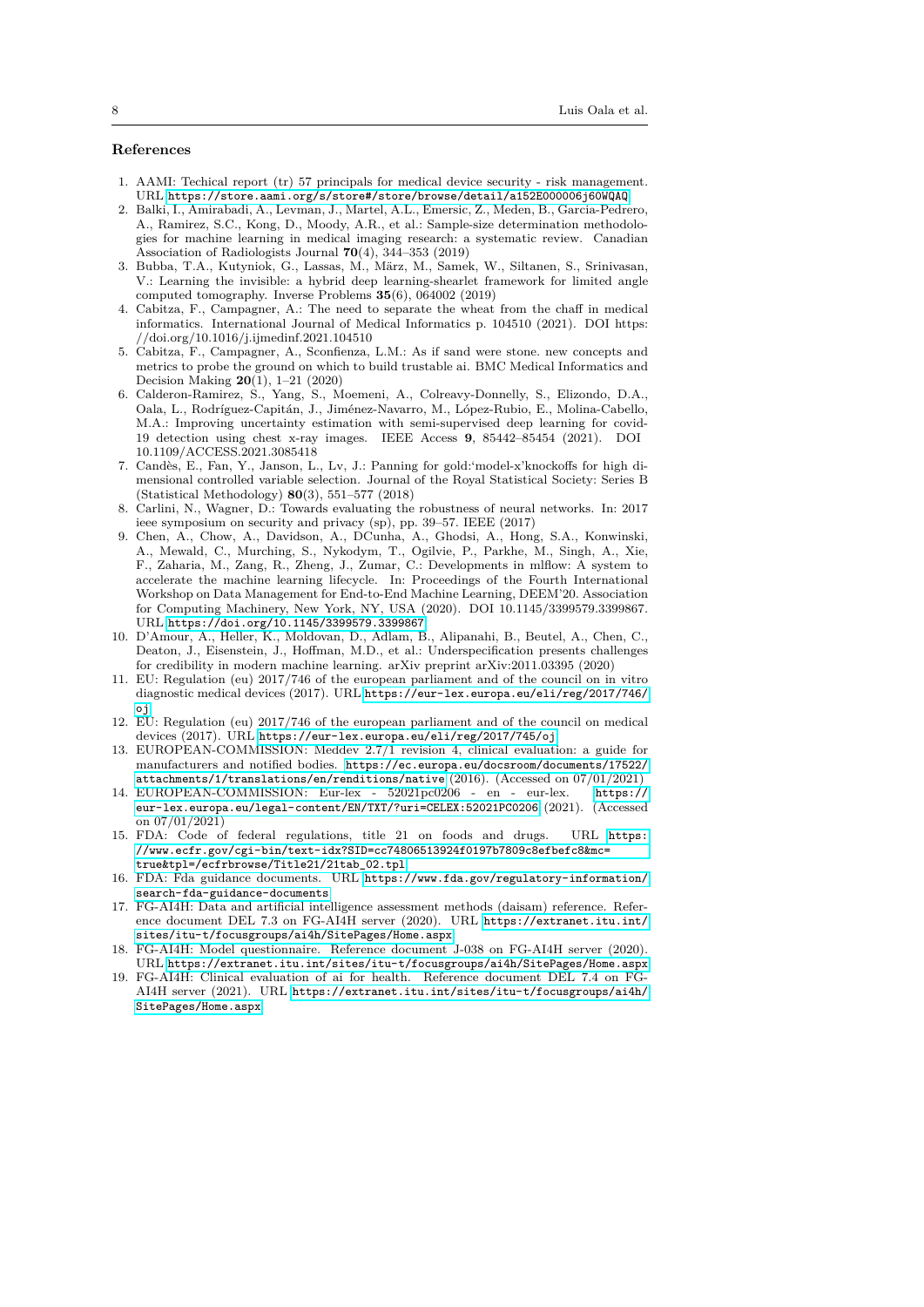- <span id="page-8-18"></span>20. FG-AI4H: Data sharing practices. Reference document DEL 5.6 on FG-AI4H server (2021). URL <https://extranet.itu.int/sites/itu-t/focusgroups/ai4h/SitePages/Home.aspx>
- <span id="page-8-1"></span>21. Gilmer, J., Ford, N., Carlini, N., Cubuk, E.: Adversarial examples are a natural consequence of test error in noise. In: International Conference on Machine Learning, pp. 2280–2289. PMLR (2019)
- <span id="page-8-4"></span>22. Guo, C., Pleiss, G., Sun, Y., Weinberger, K.Q.: On calibration of modern neural networks. In: International Conference on Machine Learning, pp. 1321–1330. PMLR (2017)
- <span id="page-8-0"></span>23. Hägele, M., Seegerer, P., Lapuschkin, S., Bockmayr, M., Samek, W., Klauschen, F., Müller, K.R., Binder, A.: Resolving challenges in deep learning-based analyses of histopathological images using explanation methods. Scientific Reports **10**(1), 1–12 (2020)
- <span id="page-8-9"></span>24. Hardt, M., Recht, B.: Patterns, predictions, and actions: A story about machine learning. <https://mlstory.org> (2021)<br>Heaven, W.D.: Google's
- <span id="page-8-6"></span>25. Heaven, W.D.: Google's medical ai was super accurate in a lab. real life was a different story. — mit technology review. [https://www.technologyreview.com/2020/04/27/1000658/](https://www.technologyreview.com/2020/04/27/1000658/google-medical-ai-accurate-lab-real-life-clinic-covid-diabetes-retina-disease/) [google-medical-ai-accurate-lab-real-life-clinic-covid-diabetes-retina-disease/](https://www.technologyreview.com/2020/04/27/1000658/google-medical-ai-accurate-lab-real-life-clinic-covid-diabetes-retina-disease/). (Accessed on 06/10/2021)
- <span id="page-8-2"></span>26. Hendrycks, D., Basart, S., Mu, N., Kadavath, S., Wang, F., Dorundo, E., Desai, R., Zhu, T., Parajuli, S., Guo, M., et al.: The many faces of robustness: A critical analysis of out-of-distribution generalization. arXiv preprint arXiv:2006.16241 (2020)
- <span id="page-8-8"></span>27. Hendrycks, D., Dietterich, T.: Benchmarking neural network robustness to common corruptions and perturbations. arXiv preprint arXiv:1903.12261 (2019)
- <span id="page-8-20"></span>28. Hendrycks, D., Dietterich, T.: Benchmarking neural network robustness to common corruptions and perturbations. Proceedings of the International Conference on Learning Representations (2019)
- <span id="page-8-12"></span>29. Hernandez-Boussard, T., Bozkurt, S., Ioannidis, J.P., Shah, N.H.: Minimar (minimum information for medical ai reporting): developing reporting standards for artificial intelligence in health care. Journal of the American Medical Informatics Association **27**(12), 2011–2015 (2020)
- <span id="page-8-14"></span>30. IEC: Medical device software — software life cycle processes — amendment 1 (2015). URL <https://www.iso.org/standard/64686.html>
- <span id="page-8-15"></span>31. IEC: Medical devices — part 1: Application of usability engineering to medical devices amendment 1 (2020). URL <https://www.iso.org/standard/73007.html>
- <span id="page-8-17"></span>32. IMDRF: Documents by international medical device regulators forum. URL [http://www.](http://www.imdrf.org/documents/documents.asp) [imdrf.org/documents/documents.asp](http://www.imdrf.org/documents/documents.asp)
- <span id="page-8-16"></span>33. ISO: Medical devices — application of risk management to medical devices (2019). URL <https://www.iso.org/standard/72704.html>
- <span id="page-8-10"></span>34. Johner, C., Balachandran, P., Oala, L., Lee, A.Y., Werneck Leite, A., Murchison, A., Lin, A., Molnar, C., Rumball-Smith, J., Baird, P., Goldschmidt, P.G., Quartarolo, P., Xu, S., Piechottka, S., Hornberger, Z.: Good practices for health applications of machine learning: Considerations for manufacturers and regulators. In: L. Oala (ed.) ITU/WHO Focus Group on Artificial Intelligence for Health (FG-AI4H) - Meeting K, vol. K. ITU (2021). URL <https://extranet.itu.int/sites/itu-t/focusgroups/ai4h/SitePages/Home.aspx>
- <span id="page-8-13"></span>35. Kaushal, A., Altman, R., Langlotz, C.: Geographic Distribution of US Cohorts Used to Train Deep Learning Algorithms. JAMA **324**(12), 1212–1213 (2020). DOI 10.1001/jama. 2020.12067. URL <https://doi.org/10.1001/jama.2020.12067>
- <span id="page-8-19"></span>36. Kelly, C.J., Karthikesalingam, A., Suleyman, M., Corrado, G., King, D.: Key challenges for delivering clinical impact with artificial intelligence. BMC Medicine **17**, 195 (2019)
- <span id="page-8-5"></span>37. Kendall, A., Gal, Y.: What uncertainties do we need in bayesian deep learning for computer vision? In: I. Guyon, U.V. Luxburg, S. Bengio, H. Wallach, R. Fergus, S. Vishwanathan, R. Garnett (eds.) Advances in Neural Information Processing Systems, vol. 30. Curran Associates, Inc. (2017). URL [https://proceedings.neurips.cc/paper/2017/file/](https://proceedings.neurips.cc/paper/2017/file/2650d6089a6d640c5e85b2b88265dc2b-Paper.pdf) [2650d6089a6d640c5e85b2b88265dc2b-Paper.pdf](https://proceedings.neurips.cc/paper/2017/file/2650d6089a6d640c5e85b2b88265dc2b-Paper.pdf)
- <span id="page-8-7"></span>38. Koshiyama, A., Kazim, E., Treleaven, P., Rai, P., Szpruch, L., Pavey, G., Ahamat, G., Leutner, F., Goebel, R., Knight, A., et al.: Towards algorithm auditing: A survey on managing legal, ethical and technological risks of ai, ml and associated algorithms (2021)
- <span id="page-8-3"></span>39. Lapuschkin, S., W¨aldchen, S., Binder, A., Montavon, G., Samek, W., M¨uller, K.R.: Unmasking clever hans predictors and assessing what machines really learn. Nature Communications **10**(1), 1–8 (2019)
- <span id="page-8-11"></span>40. Liu, X., Cruz Rivera, S., Moher, D., Calvert, M., Denniston, A.K., Spirit-ai, T., Group, C.a.W.: CONSORT-AI extension. Nature Medicine **26**(September), 1364–1374 (2020). DOI 10.1038/s41591-020-1034-x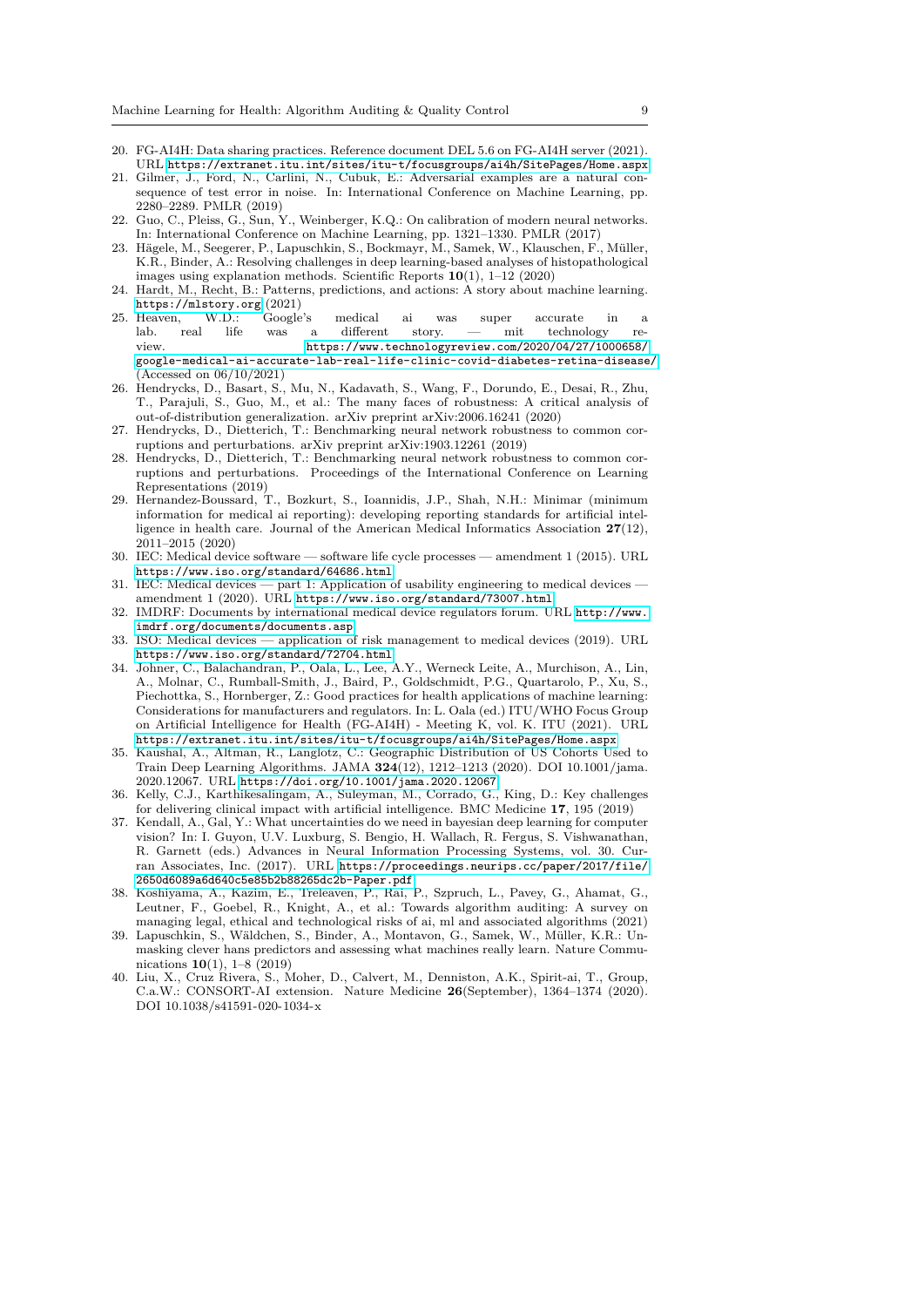- <span id="page-9-2"></span>41. Macdonald, J., März, M., Oala, L., Samek, W.: Interval neural networks as instability detectors for image reconstructions. In: C. Palm, T.M. Deserno, H. Handels, A. Maier, K. Maier-Hein, T. Tolxdorff (eds.) Bildverarbeitung für die Medizin 2021, pp. 324-329. Springer Fachmedien Wiesbaden, Wiesbaden (2021)
- <span id="page-9-15"></span>42. Mårtensson, G., Ferreira, D., Granberg, T., Cavallin, L., Oppedal, K., Padovani, A., Rektorova, I., Bonanni, L., Pardini, M., Kramberger, M.G., et al.: The reliability of a deep learning model in clinical out-of-distribution mri data: a multicohort study. Medical Image Analysis **66**, 101714 (2020)
- <span id="page-9-12"></span>43. Mendez, M., Calderon-Ramirez, S., Tyrrell, P.N.: Using cluster analysis to assess the impact of dataset heterogeneity on deep convolutional network accuracy: A first glance. In: Latin American High Performance Computing Conference, pp. 307–319. Springer (2019)
- <span id="page-9-6"></span>44. Minderer, M., Djolonga, J., Romijnders, R., Hubis, F., Zhai, X., Houlsby, N., Tran, D., Lucic, M.: Revisiting the calibration of modern neural networks (2021)
- <span id="page-9-18"></span>45. Nagendran, M., Chen, Y., Lovejoy, C.A., Gordon, A.C., Komorowski, M., Harvey, H., Topol, E.J., Ionnidis, J.P.A., Collins, G.S., Maruthappu, M.: Artificial intelligence versus clinicians: systematic review of design, reporting standards, and clains of deep learning studies. British Medical Journal **360**, m689 (2020)
- <span id="page-9-4"></span>46. Nalisnick, E., Matsukawa, A., Teh, Y.W., Gorur, D., Lakshminarayanan, B.: Do deep generative models know what they don't know? arXiv preprint arXiv:1810.09136 (2018)
- <span id="page-9-5"></span>47. Neves, I., Folgado, D., Santos, S., Barandas, M., Campagner, A., Ronzio, L., Cabitza, F., Gamboa, H.: Interpretable heartbeat classification using local model-agnostic explanations on ecgs. Computers in Biology and Medicine **133**, 104393 (2021)
- <span id="page-9-13"></span>48. Noseworthy, P.A., Attia, Z.I., Brewer, L.C., Hayes, S.N., Yao, X., Kapa, S., Friedman, P.A., Lopez-Jimenez, F.: Assessing and mitigating bias in medical artificial intelligence: the effects of race and ethnicity on a deep learning model for ecg analysis. Circulation: Arrhythmia and Electrophysiology **13**(3), e007988 (2020)
- <span id="page-9-8"></span>49. Oakden-Rayner, L.: Ct scanning is just awful for diagnosing covid-19 luke oakden-rayner. [https://lukeoakdenrayner.wordpress.com/2020/03/23/](https://lukeoakdenrayner.wordpress.com/2020/03/23/ct-scanning-is-just-awful-for-diagnosing-covid-19/) [ct-scanning-is-just-awful-for-diagnosing-covid-19/](https://lukeoakdenrayner.wordpress.com/2020/03/23/ct-scanning-is-just-awful-for-diagnosing-covid-19/). (Accessed on 06/10/2021)
- <span id="page-9-9"></span>50. Oala, L., Fehr, J., Gilli, L., Balachandran, P., Leite, A.W., Calderon-Ramirez, S., Li, D.X., Nobis, G., Alvarado, E.A.M.n., Jaramillo-Gutierrez, G., Matek, C., Shroff, A., Kherif, F., Sanguinetti, B., Wiegand, T.: Ml4h auditing: From paper to practice. In: Proceedings of the Machine Learning for Health NeurIPS Workshop, vol. 136, pp. 280–317. PMLR (2020)
- <span id="page-9-3"></span>51. Oala, L., Heiß, C., Macdonald, J., März, M., Kutyniok, G., Samek, W.: Detecting failure modes in image reconstructions with interval neural network uncertainty. International Journal of Computer Assisted Radiology and Surgery pp. 1–9 (2021)
- <span id="page-9-11"></span>52. Oala, L., Heiß, C., MacDonald, J., März, M., Samek, W., Kutyniok, G.: Interval neural networks: Uncertainty scores. CoRR **abs/2003.11566** (2020). URL [https://arxiv.org/](https://arxiv.org/abs/2003.11566) [abs/2003.11566](https://arxiv.org/abs/2003.11566)
- <span id="page-9-16"></span>53. Parmar, C., Barry, J.D., Hosny, A., Quackenbush, J., Aerts, H.J.: Data analysis strategies in medical imaging. Clinical cancer research **24**(15), 3492–3499 (2018)
- <span id="page-9-1"></span>54. Raji, I.D., Smart, A., White, R.N., Mitchell, M., Gebru, T., Hutchinson, B., Smith-Loud, J., Theron, D., Barnes, P.: Closing the ai accountability gap: defining an end-to-end framework for internal algorithmic auditing. In: Proceedings of the 2020 Conference on Fairness, Accountability, and Transparency, pp. 33–44 (2020)
- <span id="page-9-14"></span>55. Ramírez, S.C., Oala, L.: More than meets the eye: Semi-supervised learning under non-iid data. CoRR **abs/2104.10223** (2021). URL <https://arxiv.org/abs/2104.10223>
- <span id="page-9-0"></span>56. Recht, B., Roelofs, R., Schmidt, L., Shankar, V.: Do imagenet classifiers generalize to imagenet? In: International Conference on Machine Learning, pp. 5389–5400. PMLR (2019)
- <span id="page-9-17"></span>57. Rivera, S.C., Liu, X., Chan, A.W., Denniston, A.K., Calvert, M.J.: Guidelines for clinical trial protocols for interventions involving artificial intelligence: the SPIRIT-AI Extension. Bmj **370**, m3210 (2020). DOI 10.1136/bmj.m3210. URL [http://www.bmj.com/lookup/](http://www.bmj.com/lookup/doi/10.1136/bmj.m3210) [doi/10.1136/bmj.m3210](http://www.bmj.com/lookup/doi/10.1136/bmj.m3210)
- <span id="page-9-7"></span>58. Roberts, M., Driggs, D., Thorpe, M., Gilbey, J., Yeung, M., Ursprung, S., Aviles-Rivero, A.I., Etmann, C., McCague, C., Beer, L., et al.: Common pitfalls and recommendations for using machine learning to detect and prognosticate for covid-19 using chest radiographs and ct scans. Nature Machine Intelligence **3**(3), 199–217 (2021)
- <span id="page-9-10"></span>59. Ryan, J.R.: Software product quality assurance. In: Proceedings of the June 7-10, 1982, National Computer Conference, AFIPS '82, p. 393–398. Association for Computing Machinery, New York, NY, USA (1982). DOI 10.1145/1500774.1500823. URL <https://doi.org/10.1145/1500774.1500823>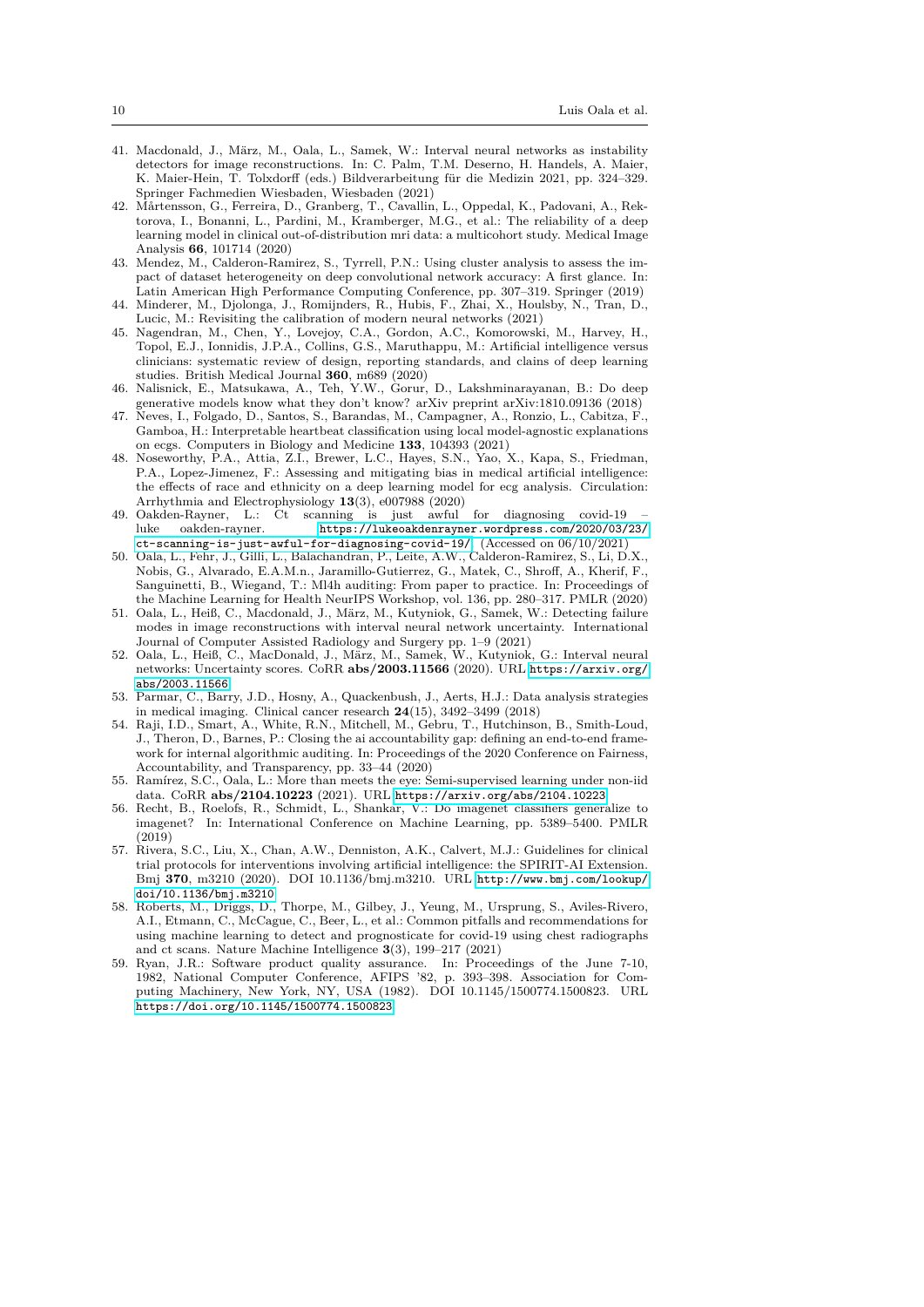- <span id="page-10-9"></span>60. Saleiro, P., Kuester, B., Hinkson, L., London, J., Stevens, A., Anisfeld, A., Rodolfa, K.T., Ghani, R.: Aequitas: A bias and fairness audit toolkit. arXiv preprint arXiv:1811.05577 (2018)
- <span id="page-10-8"></span>61. Samek, W., Montavon, G., Lapuschkin, S., Anders, C.J., M¨uller, K.R.: Explaining deep neural networks and beyond: A review of methods and applications. Proceedings of the IEEE **109**(3), 247–278 (2021)
- <span id="page-10-14"></span>62. Schwendicke, F., Rossi, J., G¨ostemeyer, G., Elhennawy, K., Cantu, A., Gaudin, R., Chaurasia, A., Gehrung, S., Krois, J.: Cost-effectiveness of artificial intelligence for proximal caries detection. Journal of Dental Research **100**(4), 369–376 (2021). DOI 10.1177/0022034520972335. URL <https://doi.org/10.1177/0022034520972335>. PMID: 33198554
- <span id="page-10-13"></span>63. Schwendicke, F., Singh, T., Lee, J.H., Gaudin, R., Chaurasia, A., Wiegand, T., Uribe, S., Krois, J.: Artificial intelligence in dental research: Checklist for authors, reviewers, readers. Journal of Dentistry **107**, 103610 (2021). DOI https://doi.org/10. 1016/j.jdent.2021.103610. URL [https://www.sciencedirect.com/science/article/pii/](https://www.sciencedirect.com/science/article/pii/S0300571221000312) [S0300571221000312](https://www.sciencedirect.com/science/article/pii/S0300571221000312)
- <span id="page-10-12"></span>64. Scott, I., Carter, S., Coiera, E.: Clinician checklist for assessing suitability of machine learning applications in healthcare. BMJ Health & Care Informatics **28**(1) (2021)
- <span id="page-10-0"></span>65. Senior, A.W., Evans, R., Jumper, J., Kirkpatrick, J., Sifre, L., Green, T., Qin, C., Žídek, A., Nelson, A.W., Bridgland, A., et al.: Improved protein structure prediction using potentials from deep learning. Nature **577**(7792), 706–710 (2020)
- <span id="page-10-7"></span>66. Shneiderman, B.: Opinion: The dangers of faulty, biased, or malicious algorithms requires independent oversight. Proceedings of the National Academy of Sciences **113**(48), 13538– 13540 (2016). DOI 10.1073/pnas.1618211113. URL [https://www.pnas.org/content/113/](https://www.pnas.org/content/113/48/13538) [48/13538](https://www.pnas.org/content/113/48/13538)
- <span id="page-10-11"></span>67. Sounderajah, V., Ashrafian, H., Aggarwal, R., De Fauw, J., Denniston, A.K., Greaves, F., Karthikesalingam, A., King, D., Liu, X., Markar, S.R., McInnes, M.D., Panch, T., Pearson-Stuttard, J., Ting, D.S., Golub, R.M., Moher, D., Bossuyt, P.M., Darzi, A.: Developing specific reporting guidelines for diagnostic accuracy studies assessing AI interventions: The STARD-AI Steering Group. Nature Medicine **26**(6), 807–808 (2020). DOI 10.1038/ s41591-020-0941-1. URL <http://dx.doi.org/10.1038/s41591-020-0941-1>
- <span id="page-10-3"></span>68. Szegedy, C., Zaremba, W., Sutskever, I., Bruna, J., Erhan, D., Goodfellow, I., Fergus, R.: Intriguing properties of neural networks. arXiv preprint arXiv:1312.6199 (2013)
- <span id="page-10-4"></span>69. Taori, R., Dave, A., Shankar, V., Carlini, N., Recht, B., Schmidt, L.: Measuring robustness to natural distribution shifts in image classification. arXiv preprint arXiv:2007.00644 (2020)
- <span id="page-10-10"></span>70. The Supreme Audit Institutions of Finland, Germany, the Netherlands, Norway and the UK: Auditing machine learning algorithms. <https://auditingalgorithms.net/> (2020). (Accessed on 07/02/2021)
- <span id="page-10-15"></span>71. US-FDA: Aiml samd action plan. [https://www.fda.gov/media/145022/download?utm\\_](https://www.fda.gov/media/145022/download?utm_medium=email&utm_source=govdelivery) [medium=email&utm\\_source=govdelivery](https://www.fda.gov/media/145022/download?utm_medium=email&utm_source=govdelivery) (2021). (Accessed on 07/01/2021)
- <span id="page-10-16"></span>72. Verks, B., Oala, L.: Daisam audit reporting template. In: ITU/WHO Focus Group on Artificial Intelligence for Health (FG-AI4H) - Meeting J, vol. J. ITU (2020). URL [https:](https://extranet.itu.int/sites/itu-t/focusgroups/ai4h/SitePages/Home.aspx) [//extranet.itu.int/sites/itu-t/focusgroups/ai4h/SitePages/Home.aspx](https://extranet.itu.int/sites/itu-t/focusgroups/ai4h/SitePages/Home.aspx)
- <span id="page-10-1"></span>73. Wagner, P., Strodthoff, N., Bousseljot, R.D., Kreiseler, D., Lunze, F.I., Samek, W., Schaeffter, T.: Ptb-xl, a large publicly available electrocardiography dataset. Scientific Data **7**(1), 1–15 (2020)
- <span id="page-10-6"></span>74. Wiegand, T., Krishnamurthy, R., Kuglitsch, M., Lee, N., Pujari, S., Salath´e, M., Wenzel, M., Xu, S.: Who and itu establish benchmarking process for artificial intelligence in health. The Lancet **394**(10192), 9–11 (2019)
- <span id="page-10-5"></span>75. Willis, K., Oala, L.: Post-hoc domain adaptation via guided data homogenization. CoRR **abs/2104.03624** (2021). URL <https://arxiv.org/abs/2104.03624>
- <span id="page-10-17"></span>76. Wong, A., Otles, E., Donnelly, J.P., Krumm, A., McCullough, J., DeTroyer-Cooley, O., Pestrue, J., Phillips, M., Konye, J., Penoza, C., Ghous, M., Singh, K.: External Validation of a Widely Implemented Proprietary Sepsis Prediction Model in Hospitalized Patients. JAMA Internal Medicine **181**(8), 1065–1070 (2021). DOI 10.1001/jamainternmed.2021. 2626. URL <https://doi.org/10.1001/jamainternmed.2021.2626>
- <span id="page-10-2"></span>77. Wu, E., Wu, K., Daneshjou, R., Ouyang, D., Ho, D.E., Zou, J.: How medical ai devices are evaluated: limitations and recommendations from an analysis of fda approvals. Nature Medicine **27**(4), 582–584 (2021)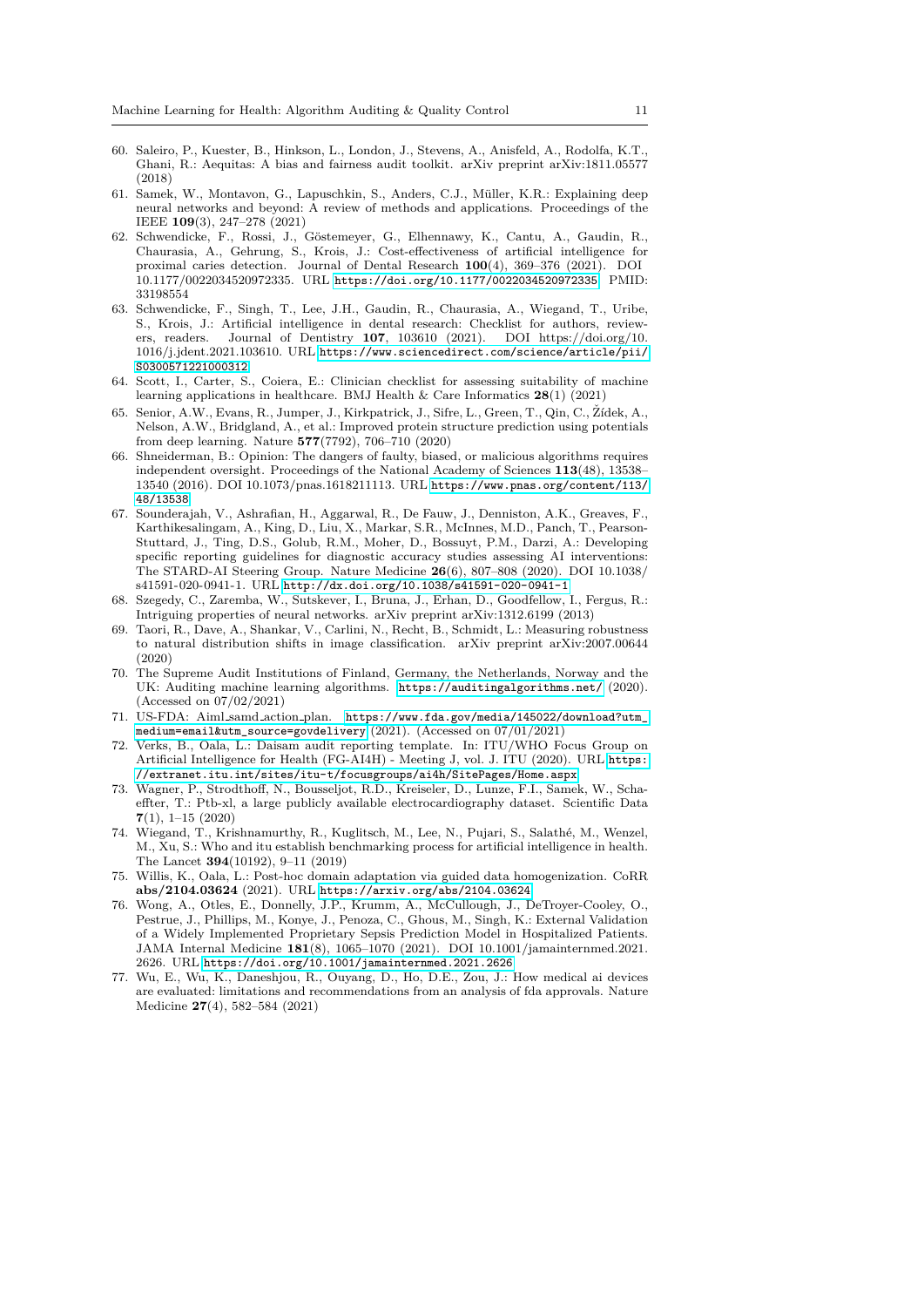- <span id="page-11-1"></span>78. Yadav, D., Jain, R., Agrawal, H., Chattopadhyay, P., Singh, T., Jain, A., Singh, S., Lee, S., Batra, D.: Evalai: Towards better evaluation systems for AI agents. CoRR **abs/1902.03570** (2019). URL <http://arxiv.org/abs/1902.03570>
- <span id="page-11-2"></span>79. Zhang, C., Bengio, S., Hardt, M., Recht, B., Vinyals, O.: Understanding deep learning (still) requires rethinking generalization. Communications of the ACM **64**(3), 107–115  $(2021)$
- <span id="page-11-0"></span>80. Zhou, Z., Siddiquee, M.M.R., Tajbakhsh, N., Liang, J.: Unet++: A nested u-net architecture for medical image segmentation. In: Deep learning in medical image analysis and multimodal learning for clinical decision support, pp. 3–11. Springer (2018)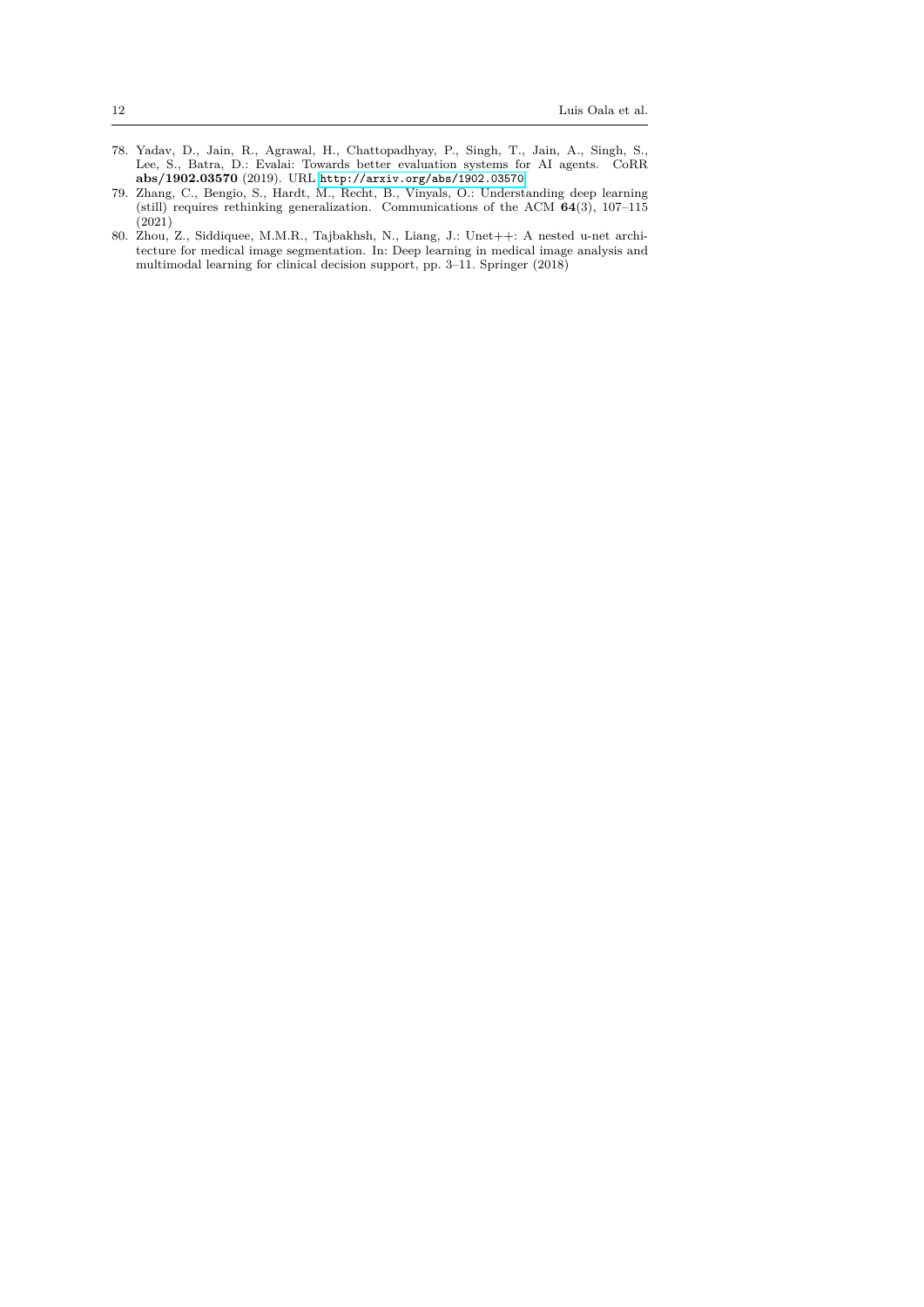## **Appendices**

## **Call for Papers**

The [Journal of Medical Systems \(JOMS\)](https://www.springer.com/journal/10916/) and the [aiaudit.org](https://aiaudit.org/) collective invite submissions to the special issue on

**Machine Learning for Health: Algorithm Auditing & Quality Control**



We invite researchers and practitioners in the fields of machine learning, medicine, regulation and quality management to submit their work. The scope comprises (trial) **audit reports** on ML4H applications as well as work related to **methods**, **tools** or **open challenges** in ML4H auditing.

The resulting compendium is intended as a useful resource of examples and guidance for users, developers, vendors and auditors of ML4H systems to better understand, manage and mitigate their particular risks. Manuscripts which treat topics from an integrated perspective across disciplines are encouraged. Below you can find a list of examples for each category as possible guidance:

## **Audit reports**

- **–** External Validation of a Widely Implemented Proprietary Sepsis Prediction Model in Hospitalized Patients [\[76\]](#page-10-17)
- **–** ML4H Auditing: From Paper to Practice [\[50\]](#page-9-9)

## **Methods**

- **–** Benchmarking Neural Network Robustness to Common Corruptions and Perturbations [\[28\]](#page-8-20)
- **–** Panning for gold:'model-X'knockoffs for high dimensional controlled variable selection [\[7\]](#page-7-18)